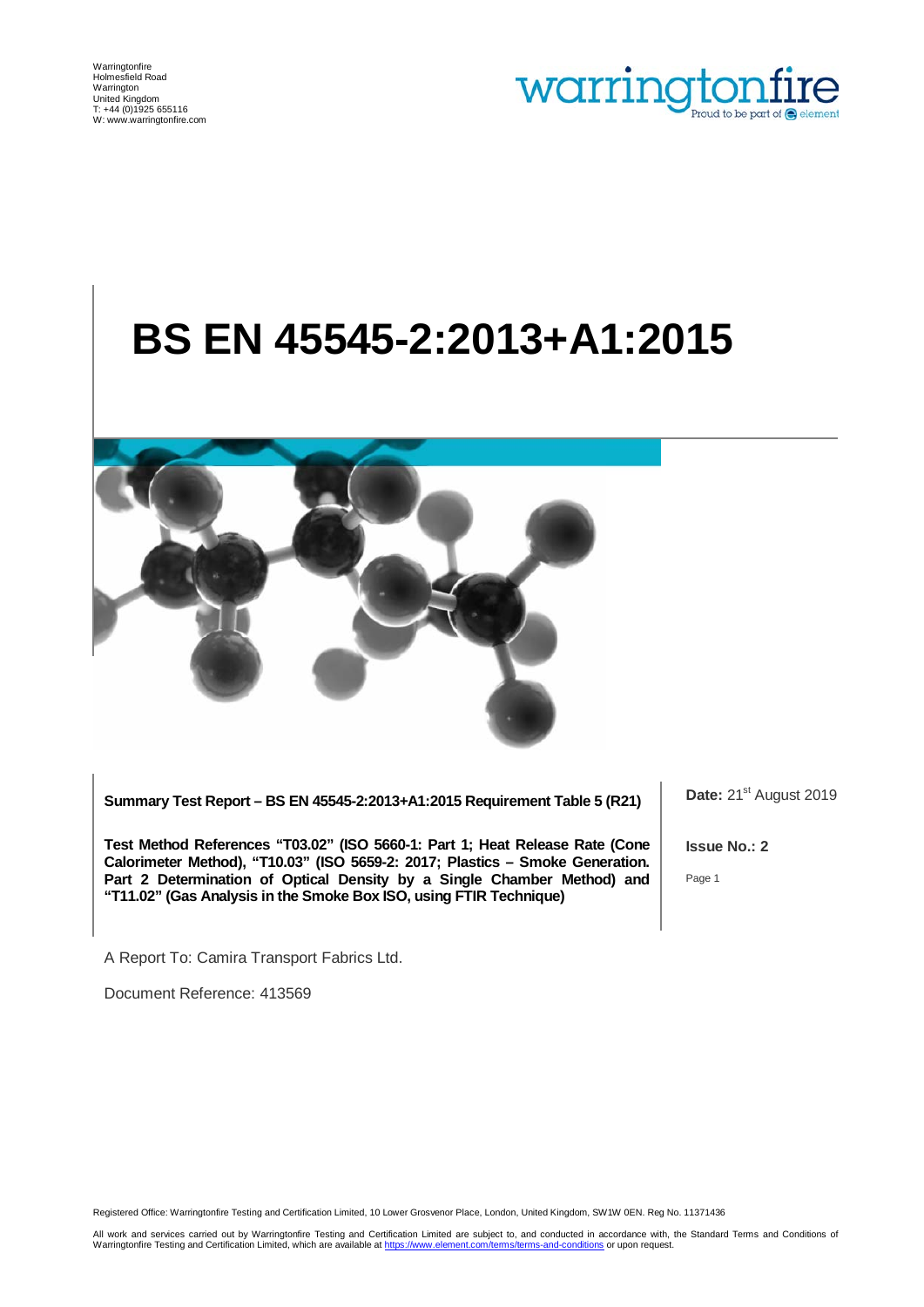#### <span id="page-1-0"></span>**Executive Summary**

**Objective** To assess the results of tests performed in accordance with methods T03.02, T10.03 and T11.02 as defined in BS EN 45545-2:2013+A1:2015 at an irradiance level of  $25kW/m^2$  with a pilot flame, on specimens of a product and to provide an opinion of compliance with the requirements, as defined in BS EN 45545- 2:2013+A1:2015.

| <b>Generic Description</b>                                                           | <b>Product reference</b>                                   | <b>Thickness</b> | Weight per unit area   |
|--------------------------------------------------------------------------------------|------------------------------------------------------------|------------------|------------------------|
| Fabric                                                                               | "AURA + ACRYLIC BACKCOAT & FR<br>TREATMENT (P) - WOOL RICH | 4.2mm            | $850$ g/m <sup>2</sup> |
|                                                                                      | MOQUETTE - FACE TO FACE -                                  |                  |                        |
|                                                                                      | WITH CRINKLE"                                              |                  |                        |
| Please see page 5 of this test report for the full description of the product tested |                                                            |                  |                        |

- **Test Sponsor** Camira Transport Fabrics Ltd., Meltham Mills, Meltham Mills Road, Meltham, West Yorkshire, HD9 4AY
- **Opinion The results of the tests confirmed in reports referenced 413565 & 413568, demonstrate that the fabric product as tested, in isolation, obtained results within the limits detailed for requirement set R21 (within Table 5 of EN 45545-2: 2013 + A1:2015) Hazard Level HL1, HL2 and HL3.**

**Requirement set R21 should be conducted on the composite as used in practice.**

Reason for Revision This document replaces Issue 1 (dated 19<sup>th</sup> June 2019) of the same number which has been withdrawn. The sponsor of the test has requested that the product reference is amended in this Issue 2 report

## <span id="page-1-1"></span>**Signatories**



S. Jones \* Technical Officer

\* For and on behalf of Warringtonfire.

Authorised S. Deeming \* Business Unit Head

Report Issued: 21<sup>st</sup> August 2019

This version of the report has been produced from a .pdf format electronic file that has been provided by Warringtonfire to the sponsor of the report and must only be reproduced in full. Extracts or abridgements of reports must not be published without permission of Warringtonfire.

| Document No.: | 413569                        | Page No.:          | 2 of 7                       |
|---------------|-------------------------------|--------------------|------------------------------|
| Author:       | S. Jones                      | <b>Issue Date:</b> | 21 <sup>st</sup> August 2019 |
| Client:       | Camira Transport Fabrics Ltd. | Issue No.:         |                              |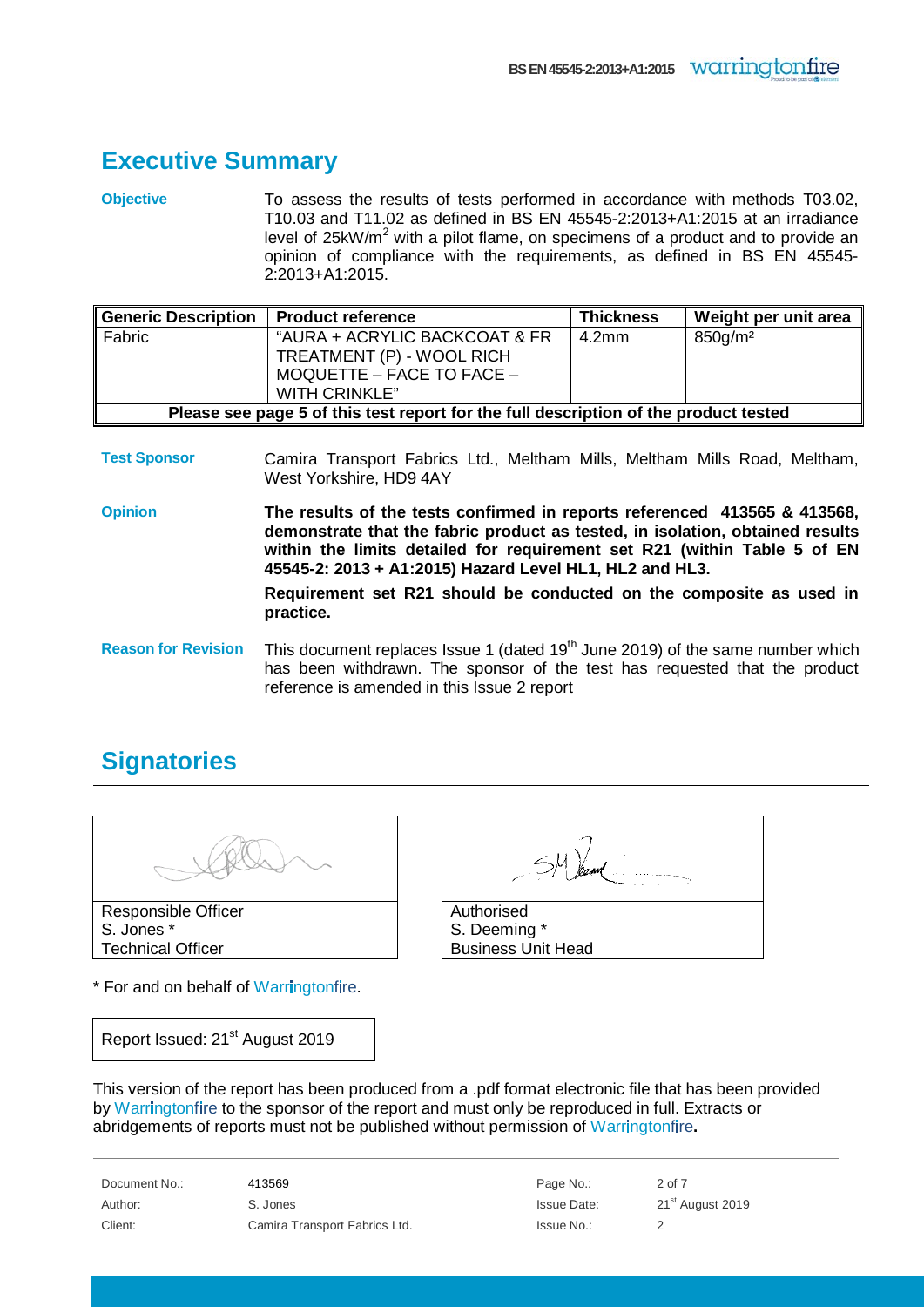| <b>CONTENTS</b> | PAGE NO. |
|-----------------|----------|
|                 |          |
|                 |          |
|                 |          |
|                 |          |
|                 |          |
|                 |          |

413569 S. Jones Camira Transport Fabrics Ltd.

Page No.: Issue Date: Issue No.:

3 of 7 21st August 2019  $\sqrt{2}$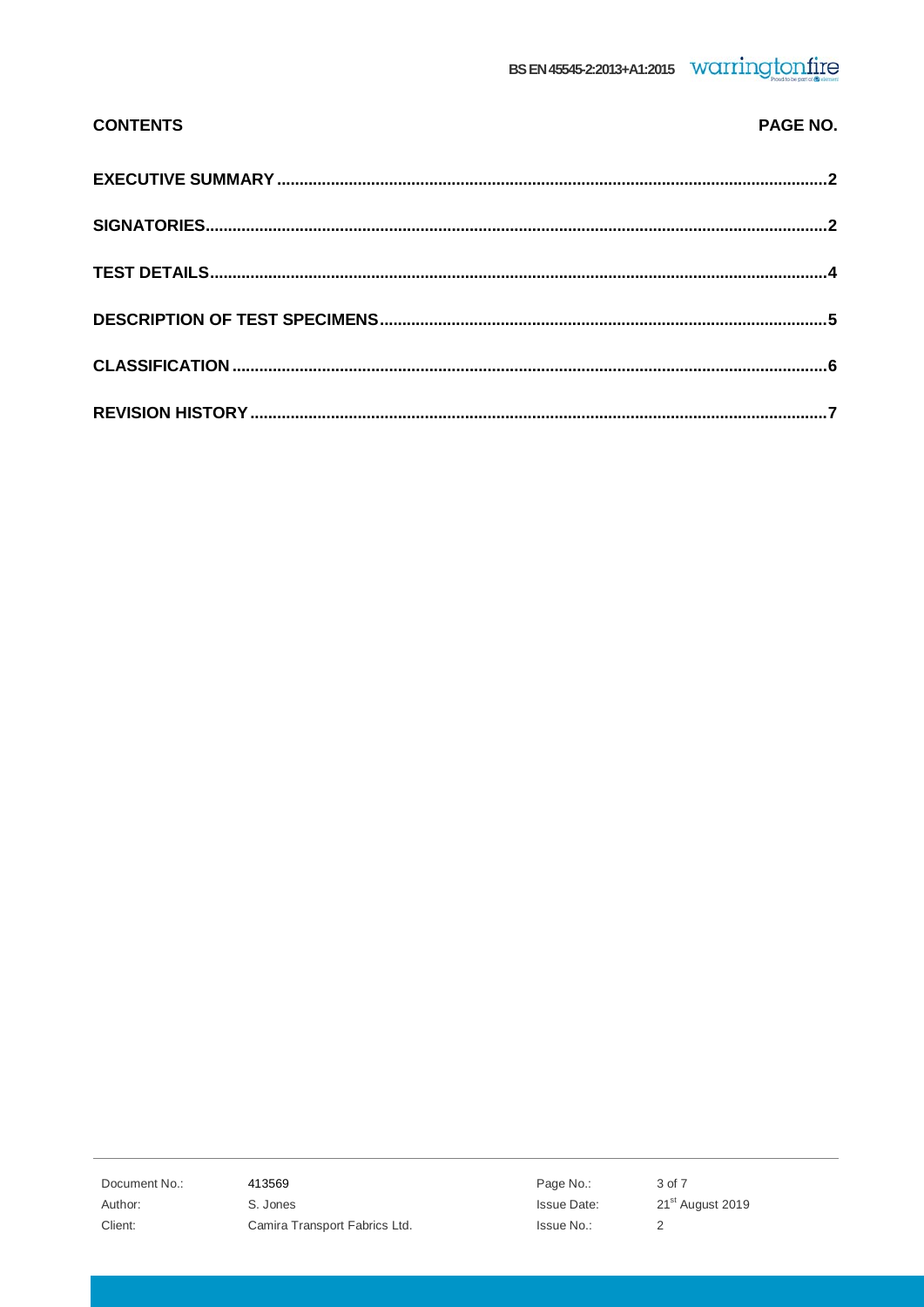<span id="page-3-0"></span>

| <b>Test Details</b>                                                                                      |                                                                           |                                                                                                                                                                                                                                                                                                                                                                                                                                                                                                                                                                                                                                           |
|----------------------------------------------------------------------------------------------------------|---------------------------------------------------------------------------|-------------------------------------------------------------------------------------------------------------------------------------------------------------------------------------------------------------------------------------------------------------------------------------------------------------------------------------------------------------------------------------------------------------------------------------------------------------------------------------------------------------------------------------------------------------------------------------------------------------------------------------------|
| <b>Terms Of Reference</b>                                                                                | 2:2013+A1:2015.                                                           | To assess the results of tests performed in accordance with methods T03.02,<br>T10.03 and T11.02 as defined in BS EN 45545-2:2013+A1:2015 at an irradiance<br>level of 25kW/m <sup>2</sup> with a pilot flame, on specimens of a product and to provide an<br>opinion of compliance with the requirements, as defined in BS EN 45545-                                                                                                                                                                                                                                                                                                     |
| <b>Introduction</b>                                                                                      | 2:2013+A1:2015<br>reports No's 413565 & 413568.                           | Specimens of a product have been tested in accordance with the test methods<br>"T03.02" (ISO 5660-1: Part 1; Heat Release Rate (Cone Calorimeter Method),<br>"T10.03" (ISO 5659-2: 2017; Plastics - Smoke Generation. Part 2 Determination<br>of Optical Density by a Single Chamber Method) and "T11.02" (Gas Analysis in<br>the Smoke Box ISO, using FTIR Technique) as specified in BS EN 45545-<br>Behaviour of Materials<br>"Requirements<br>for Fire<br>and<br>Components". The results of the tests are fully reported in the Warringtonfire test                                                                                  |
|                                                                                                          | EN 45545-2:2013+A1:2015.                                                  | This summary report has been prepared at the request of the sponsor and relates<br>the results of the tests to the requirements for R21, as defined in Table 5 of BS                                                                                                                                                                                                                                                                                                                                                                                                                                                                      |
|                                                                                                          |                                                                           | This summary should be read in conjunction with, and not accepted as a<br>substitute for the Warringtonfire test reports No's. 413565 & 413568. Those test<br>reports may include additional information which may be relevant to the<br>assessment of the potential fire hazard of the product. Where this assessment<br>covers a system used on European rolling stock covered by the Technical<br>Specification for Interoperability (LOC&PAS TSI (Commission Regulation (EU)<br>No. 1302/2014)) all tests must have been conducted within the last 5 years or the<br>test reports must have been reviewed within the last five years. |
| <b>Face subjected to</b><br>tests                                                                        | exposed to the heating conditions of the tests.                           | The specimens were mounted in the test positions such that decorative face was                                                                                                                                                                                                                                                                                                                                                                                                                                                                                                                                                            |
| <b>Results of test</b>                                                                                   | The following results were obtained for the specimens, which were tested. |                                                                                                                                                                                                                                                                                                                                                                                                                                                                                                                                                                                                                                           |
| "T03.02" ISO 5660-1                                                                                      | <b>MARHE</b>                                                              | = $19.8 \text{kW/m}^2$                                                                                                                                                                                                                                                                                                                                                                                                                                                                                                                                                                                                                    |
| "T10.03" ISO 5659-<br>2:2017                                                                             | $D_s$ max                                                                 | $= 70$                                                                                                                                                                                                                                                                                                                                                                                                                                                                                                                                                                                                                                    |
| "T11.02" Gas<br><b>Analysis in the</b><br><b>Smoke Box ISO,</b><br><b>Using FTIR</b><br><b>Technique</b> | CIT <sub>4mins</sub><br>CIT <sub>8mins</sub>                              | $= 0.20$<br>$= 0.30$                                                                                                                                                                                                                                                                                                                                                                                                                                                                                                                                                                                                                      |
|                                                                                                          |                                                                           | The test results relate only to the behaviour of the test specimens of the product                                                                                                                                                                                                                                                                                                                                                                                                                                                                                                                                                        |

The test results relate only to the behaviour of the test specimens of the product under the particular conditions of the test, they are not intended to be the sole criterion for assessing the potential hazard of the product in use.

| Document No.: | 413569                        | Page No.:          | 4 of 7                       |
|---------------|-------------------------------|--------------------|------------------------------|
| Author:       | S. Jones                      | <b>Issue Date:</b> | 21 <sup>st</sup> August 2019 |
| Client:       | Camira Transport Fabrics Ltd. | Issue No.:         |                              |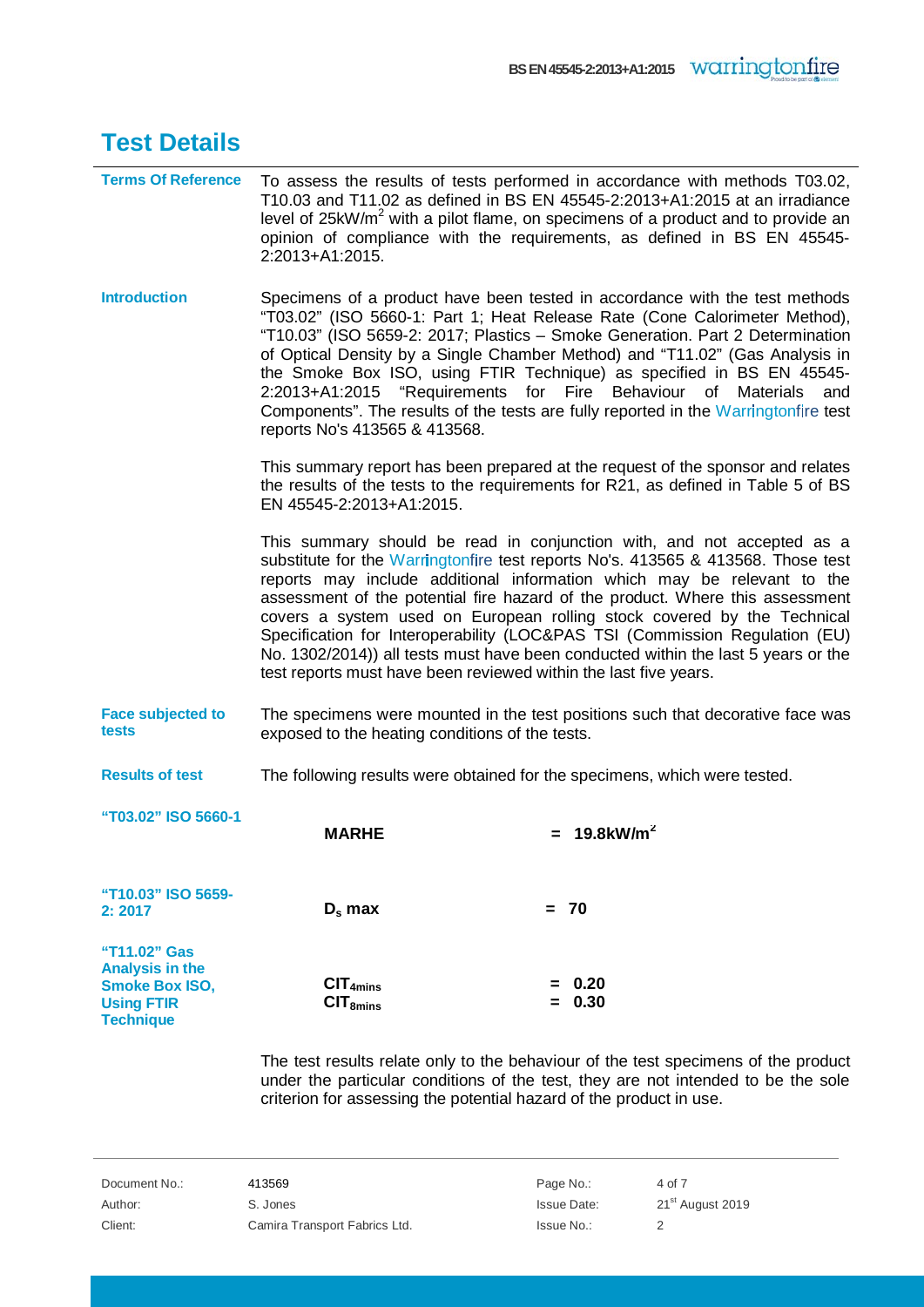#### <span id="page-4-0"></span>**Description of Test Specimens**

The description of the specimens given below has been prepared from information provided by the sponsor of the test. This information has not been independently verified by Warringtonfire. All values quoted are nominal, unless tolerances are given.

| Generic type                               | Fabric                                                 |
|--------------------------------------------|--------------------------------------------------------|
| Trade name                                 | "AURA + ACRYLIC BACKCOAT & FR                          |
|                                            | TREATMENT (P) - WOOL RICH MOQUETTE -                   |
|                                            | FACE TO FACE - WITH CRINKLE"                           |
| Name of manufacturer                       | Camira Fabrics Ltd                                     |
| <b>Composition details</b>                 | Pile: 70% Wool, 12% Nylon 18% Polyester                |
|                                            | Ground: 100% Cotton                                    |
| Weight per unit area                       | $850g/m2$ (stated by sponsor)                          |
|                                            | 1028.94g/m <sup>2</sup> (determined by Warringtonfire) |
| Thickness                                  | 4.2mm (stated by sponsor)                              |
|                                            | 4.17mm (determined by Warringtonfire)                  |
| Colour reference                           | "Cream/Blue (CAA321)"                                  |
| Pattern reference                          | "Sixties VDW"                                          |
| Type of weave                              | WOOL RICH MOQUETTE - FACE TO FACE -                    |
|                                            | <b>WITH CRINKLE</b>                                    |
| Thread count or threads per inch (TPI)     | See Note 1 below                                       |
| Yarn count                                 | See Note 1 below                                       |
| Trade name of flame retardant              | "Pekoflam <sup>®</sup> "                               |
| Generic type of flame retardant            | See Note 1 below                                       |
| Amount of flame retardant                  | See Note 1 below                                       |
| Brief description of manufacturing process | See Note 1 below                                       |

<span id="page-4-1"></span>**Note 1. The sponsor of the test was unwilling to provide this information.**

Document No.: 413569 And 13569 Page No.: 5 of 7 Author: S. Jones S. S. Solid Contract Author: 21<sup>st</sup> August 2019 Client: Camira Transport Fabrics Ltd. Issue No.: 2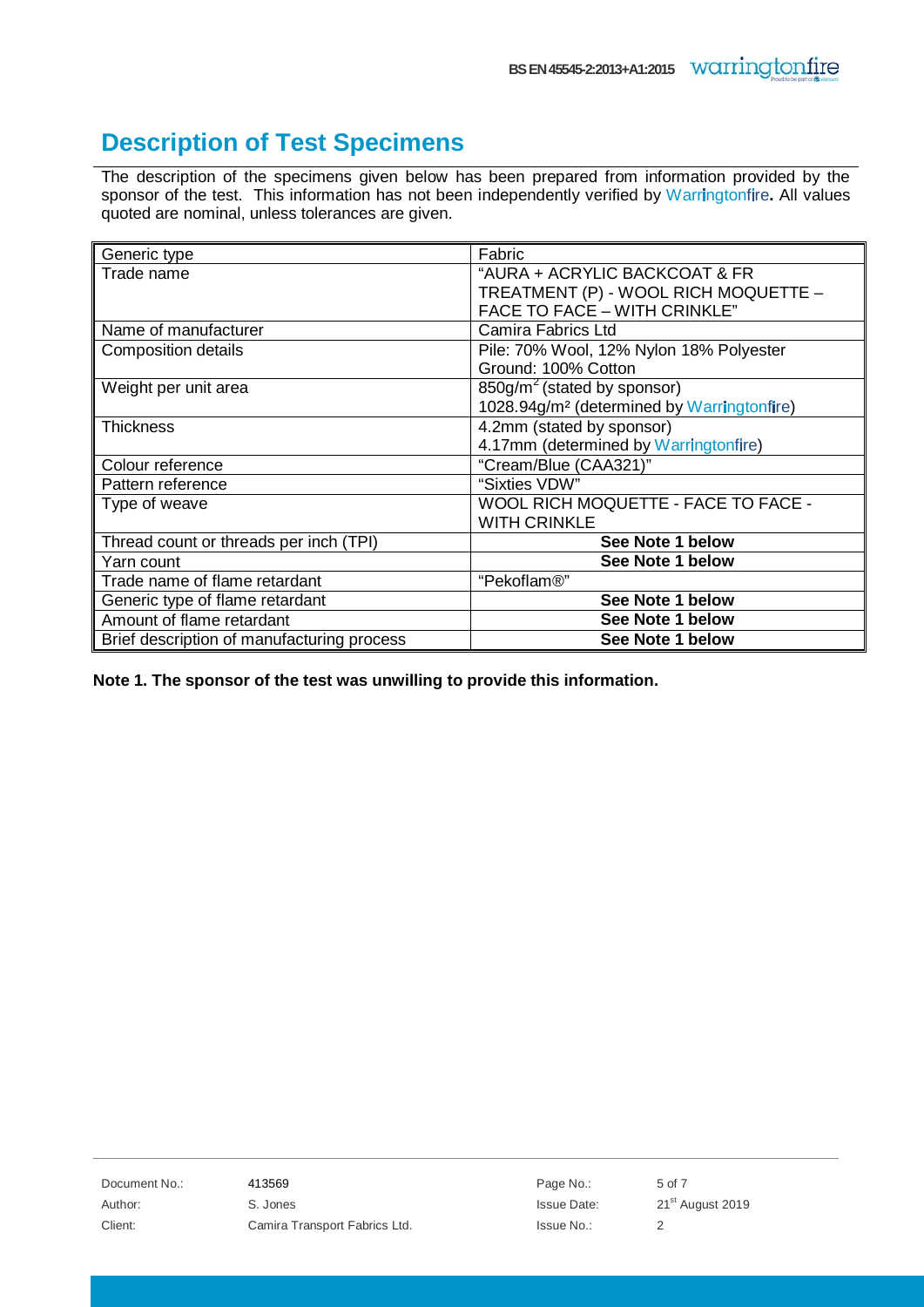## **Classification**

| <b>Opinion</b>             | The results of the tests confirmed in reports referenced 413565 & 413568,<br>demonstrate that the fabric product as tested, in isolation, obtained results<br>within the limits detailed for requirement set R21 (within Table 5 of EN<br>45545-2: 2013 + A1:2015) Hazard Level HL1, HL2 and HL3.                                    |  |
|----------------------------|--------------------------------------------------------------------------------------------------------------------------------------------------------------------------------------------------------------------------------------------------------------------------------------------------------------------------------------|--|
|                            | Requirement set R21 should be conducted on the composite as used in<br>practice.                                                                                                                                                                                                                                                     |  |
| <b>Validity of opinion</b> | This opinion is based on the requirements of BS EN 45545-2:2013+A1:2015 at<br>the date of this report. If BS EN 45545-2:2013+A1:2015 is revised or amended in<br>any way subsequent to that date, care must be taken to ensure that this opinion is<br>not invalidated by those revisions or amendments.                             |  |
|                            | The opinion has been formulated on the assumption that the specimens are<br>representative of the product in practice. Warringtonfire was not involved in any<br>sampling or selection procedures which would confirm this or in any audit testing<br>which would provide confidence in the consistency of the product in the tests. |  |
|                            | This report may only be reproduced in full. Extracts or abridgements shall not be<br>published without permission of Warringtonfire.                                                                                                                                                                                                 |  |

Document No.: 413569 413569 Page No.: 6 of 7 Author: S. Jones S. Jones S. Jones S. Jones S. Jones S. Jones S. Jones S. Jones S. Jones S. Jones S. Jones S. Jones S. Jones S. Jones S. Jones S. Jones S. Jones S. Jones S. Jones S. Jones S. Jones S. Jones S. Jones S. Jone Client: Camira Transport Fabrics Ltd. Issue No.: 2